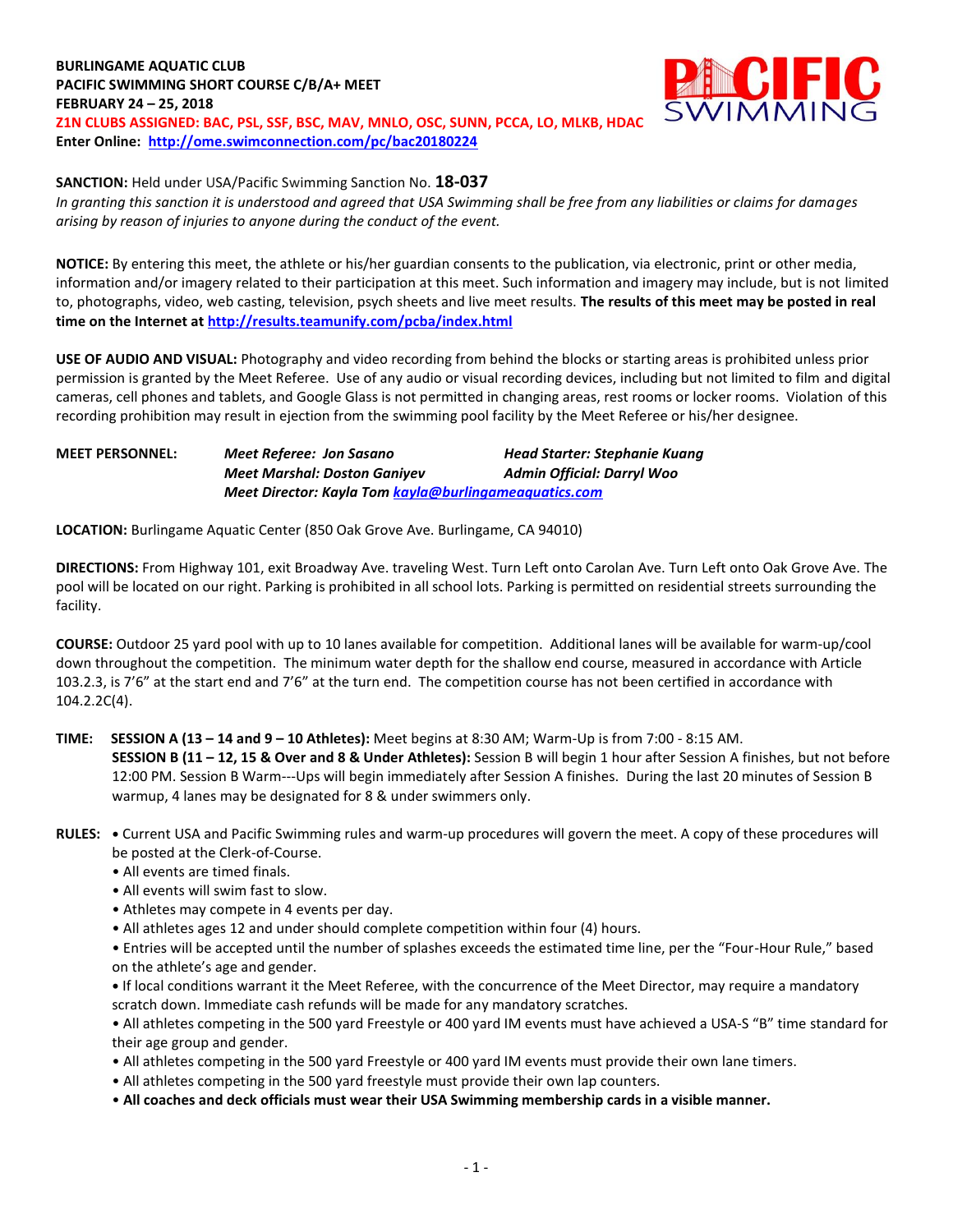**ATTENTION HIGH SCHOOL ATHLETES:** If you are a California (CIF) high school athlete in season, you need to be Unattached from this meet. It is the athlete's responsibility to be Unattached from this meet. You can UN-attach at the meet if necessary. This does not apply to California or Nevada athletes swimming under the rules of the Nevada Interscholastic Activities Association (NIAA).

**UNACCOMPANIED ATHLETES:** Any USA-S athlete-member competing at the meet must be accompanied by a USA Swimming member-coach for the purposes of athlete supervision during warm-up, competition and warm-down. If a coach-member of the athlete's USA-S Club does not attend the meet to serve in said supervisory capacity, it is the responsibility of the athlete or the athlete's legal guardian to arrange for supervision by a USA-S member-coach. The Meet Director or Meet Referee may assist the athlete in making arrangements for such supervision; however, it is recommended that such arrangements be made in advance of the meet by the athlete's USA-S Club Member-Coach.

**RACING STARTS:** Athletes must be certified by a USA-S member-coach as being proficient in performing a racing start, or must start the race in the water. It is the responsibility of the athlete or the athlete's legal guardian to ensure compliance with this requirement.

### **RESTRICTIONS:**

- Smoking and the use of other tobacco products is prohibited on the pool deck, in the locker rooms, in spectator seating, on standing areas and in all areas used by athletes, during the meet and during warm-up periods.
- Sale and use of alcoholic beverages is prohibited in all areas of the meet venue.
- No glass containers are allowed in the meet venue.
- No propane heater is permitted except for snack bar/meet operations.
- All shelters must be properly secured.
- Pets, with the exception of working service animals, are prohibited in the meet venue.
- Changing into or out of swimsuits other than in locker rooms or other designated areas is prohibited.

• Destructive devices, to include but not limited to, explosive devices and equipment, firearms (open or concealed), blades, knives, mace, stun guns and blunt objects are strictly prohibited in the swimming facility and its surrounding areas. If observed, the Meet Referee or his/her designee may ask that these devices be stored safely away from the public or removed from the facility. Noncompliance may result in the reporting to law enforcement authorities and ejection from the facility. Law enforcement officers (LEO) are exempt per applicable laws.

• Operation of a drone, or any other flying apparatus, is prohibited over the venue (pools, athlete/coach areas, spectator areas and open ceiling locker rooms) any time athletes, coaches, officials and/or spectators are present.

#### **ELIGIBILITY:**

 Athletes must be current members of USA-S and enter their name and registration number on the meet entry card as they are shown on their Registration Card. If this is not done, it may be difficult to match the athlete with the registration and times database. The meet host will check all athlete registrations against the SWIMS database and if not found to be registered, the Meet Director shall accept the registration at the meet (a \$10 surcharge will be added to the regular registration fee). Duplicate registrations will be refunded by mail.

 Athletes in the "A" Division must have met at least USA Swimming Motivational "A" minimum time standard. Athletes in the "B" Division must have met at least the listed "B" minimum time standard. All entry times slower than the listed "B" time standard will be in the "C" Division.

Entries with **"NO TIME" will be ACCEPTED. Exception – 400 IM & 500 Freestyle (See Rules).**

 Entry times submitted for this meet may be checked against a computer database and may be changed in accordance with Pacific Swimming Entry Time Verification Procedures.

 Disabled athletes are welcome to attend this meet and should contact the Meet Director or Meet Referee regarding any special accommodations on entry times and seeding per Pacific Swimming policy.

 Athletes 19 years of age and over may compete in the meet for time only, no awards. Such athletes must have met standards for the 17-18 age group.

The athlete's age will be the age of the athlete on the first day of the meet.

**ENTRY PRIORITY:** Priority entry will be given to the following Zone 1N clubs: **BAC, PSL, SSF, BSC, MAV, MNLO, OSC, SUNN, PCCA, LO, MLKB, HDAC.** Those entering online must do so by 11:59 PM Wednesday, February 7<sup>th</sup> in order to receive priority acceptance to the meet. Surface mail entries must be postmarked by Monday, February 5<sup>th</sup> in order to receive priority acceptance to the meet. No athletes other than **BAC, PSL, SSF, BSC, MAV, MNLO, OSC, SUNN, PCCA, LO, MLKB, HDAC** may enter the meet until the priority period has concluded.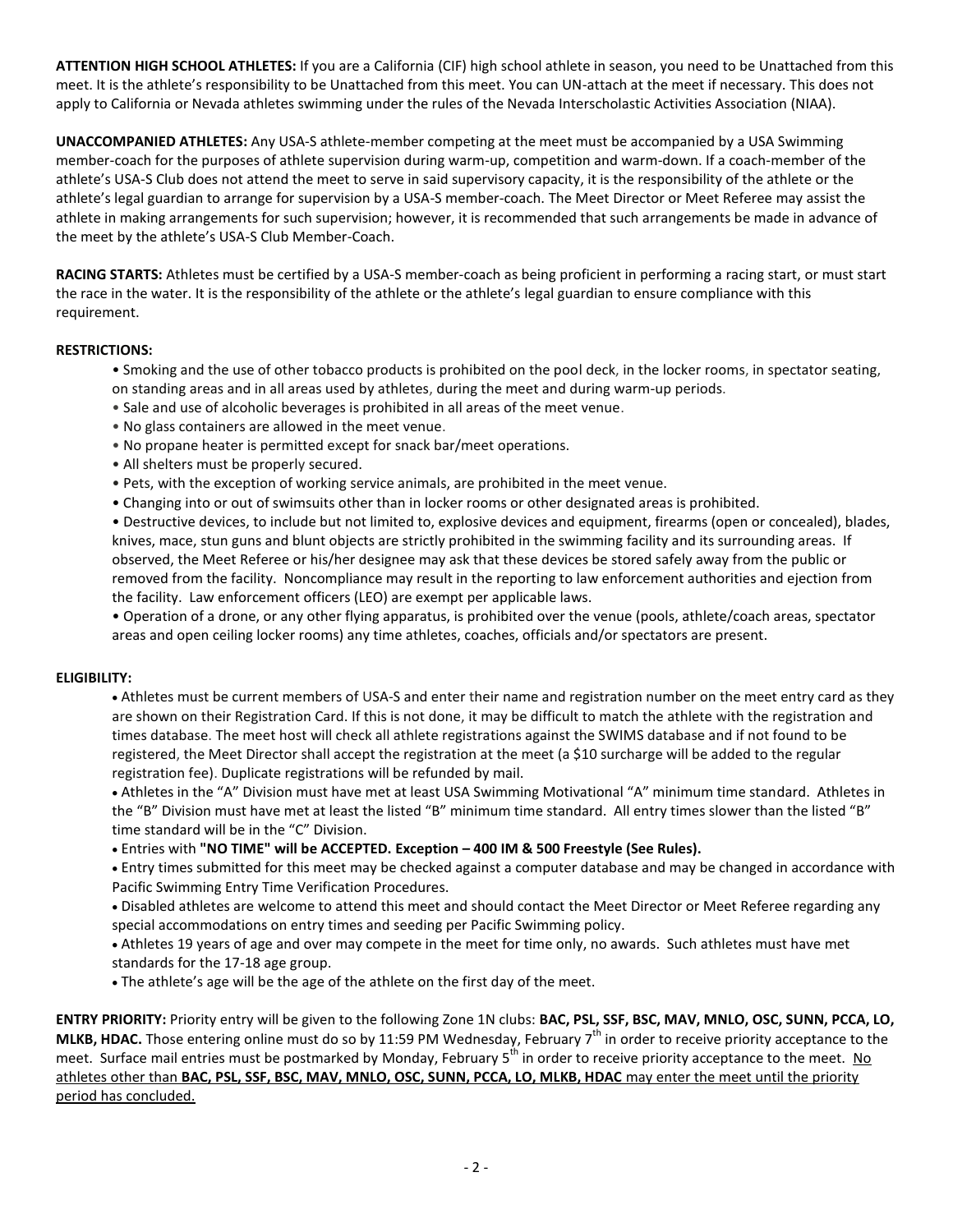**ENTRY FEES:** \$4.00 per event plus an \$8.00 participation fee per athlete. Entries will be rejected if payment is not sent at time of request. No refunds will be made, except mandatory scratch downs.

**ONLINE ENTRIES:** To enter online go to **<http://ome.swimconnection.com/pc/bac20180224>** to receive an immediate entry confirmation. This method requires payment by credit card. Swim Connection, LLC charges a processing fee for this service, equal to \$1 per athlete plus 5% of the total Entry Fees. Please note that the processing fee is a separate fee from the Entry Fees. If you do not wish to pay the processing fee, enter the meet using a mail entry. **Entering online is a convenience, is completely voluntary, and is in no way required or expected of an athlete by Pacific Swimming.** Online entries will be accepted through **Friday, February 16th , at 11:59 PM.**

**MAILED OR HAND DELIVERED ENTRIES**: Entries must be on the attached consolidated entry form. Forms must be filled out completely and printed clearly with the athlete's best time. Entries must be postmarked by midnight, **Wednesday, February 14th** or hand delivered by 6:30 p.m. **Friday, February 16th**. No late entries will be accepted. Requests for confirmation of receipt of entries should include a self-addressed envelope.

**Make check payable to**: **Burlingame Aquatic Club Mail entries to**: **BAC CBA Meet Hand deliver entries to: BAC CBA Meet**

**c/o Meet Director c/o Kayla Tom PO Box 281 1 Mangini Way Burlingame, CA 94011 Burlingame, CA94010**

**CHECK-IN:** The meet will be deck seeded. Athletes must check-in at the Clerk-of-Course. No event shall be closed more than 30 minutes before the scheduled start of the session. Close of check-in for all individual events shall be no more than 60 minutes before the estimated time of the start of the first heat of the event. Athletes who do not check in will not be seeded and will not be allowed to compete in that event.

**SCRATCHES:** Any athlete not reporting for or competing in an individual timed final event that they have checked in for shall not be penalized.

**AWARDS:** Individual events will be awarded in the A, B, and C division. Ribbons for First through Eighth place will be given to the following age groups 8 & U, 9-10, 11-12. "A" time medals will be given to athletes achieving a new "A" time ("PC-A" for 8 & Under Athletes, USA-S "A" for 9 & Over Athletes), regardless of place achieved in the event. All awards must be picked up at the meet by coaches at the end of the meet. Awards will not be mailed.

# **ADMISSION:** Free.

**SNACK BAR & HOSPITALITY:** A snack bar will be open each day. Generous and friendly hospitality provided for officials, and coaches.

**MISCELLANEOUS:** No overnight parking is allowed. Facilities will not be provided after meet hours. All participating clubs are expected to provide lane timers based upon the number of athletes registered to swim each day. Club timing lanes for Saturday and Sunday will be assigned and coaches will be notified of assignments during the week prior to the meet.

**MINIMUM OFFICIALS:** Clubs must follow Zone 1 North rules for providing officials. Each club must provide officials for each session according to the number of athletes entered in that session, following the table below. Clubs that do not provide sufficient officials must provide coaches to act in the place of officials.

| Club athletes entered in session | <b>Trained and carded officials requested</b> |
|----------------------------------|-----------------------------------------------|
| $1 - 10$                         |                                               |
| $11 - 25$                        |                                               |
| 26-50                            |                                               |
| 51-75                            |                                               |
| 76-100                           |                                               |
| 100 or more                      | 5 and up (1 for every 25 athletes)            |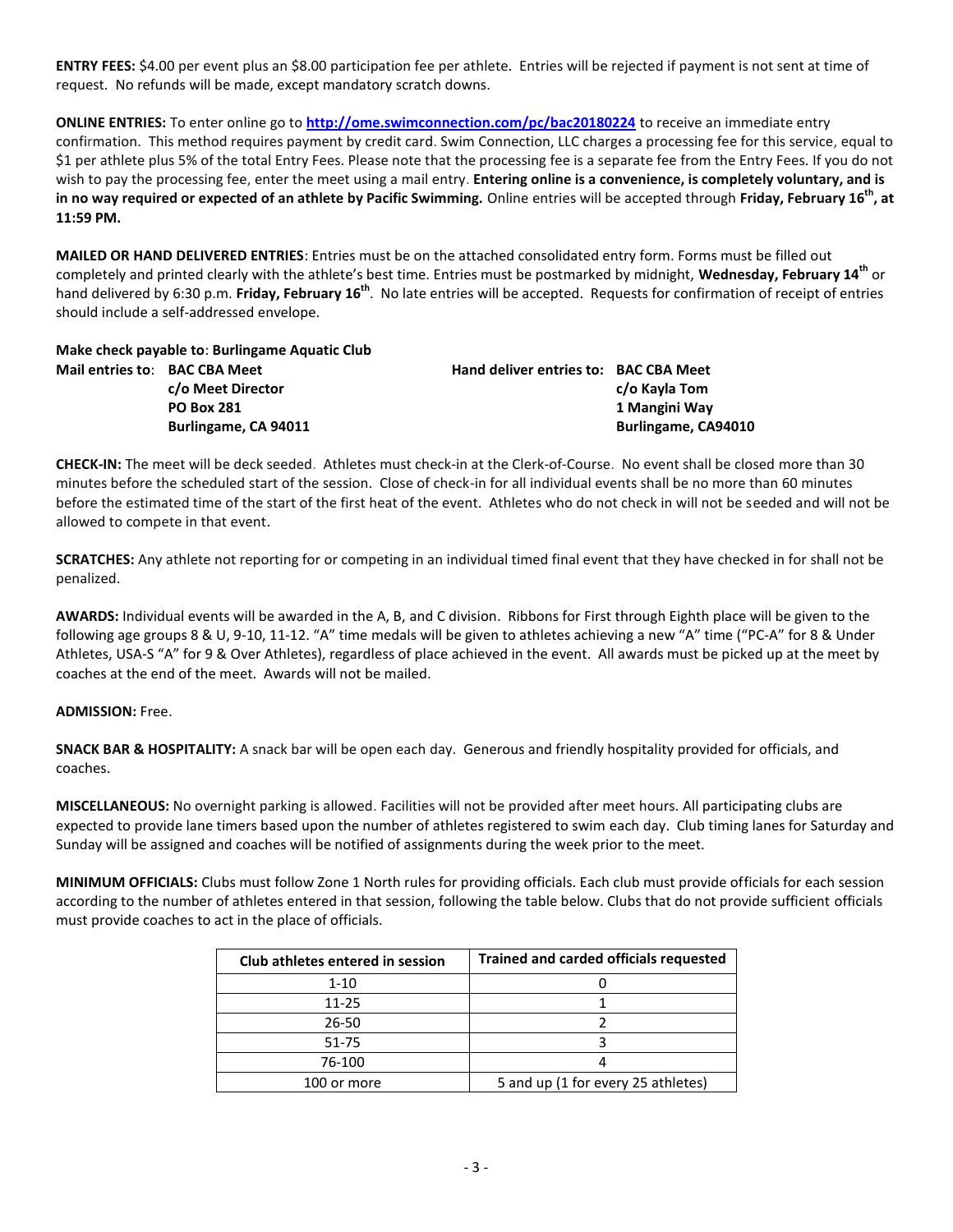#### **EVENT SUMMARY**

|        |              | <b>SUNDAY</b> |        |         |              |               |           |           |        |
|--------|--------------|---------------|--------|---------|--------------|---------------|-----------|-----------|--------|
| 8 & UN | $9 - 10$     | $11 - 12$     | 13-14  | 15 & O  | 8 & UN       | $9-10$        | $11 - 12$ | $13 - 14$ | 15 & O |
| 50 FR  | 100 BK       | <b>100 FR</b> | 200 BK | 100 BK  | 25 BK        | <b>100 FR</b> | 200 FR    | 100 FR    | 100 FR |
| 25 FL  | 100 FL       | 100 FL        | 100 FL | 100 FL  | 100 IM       | 100 BR        | 100 IM    | 200 BR    | 200 BK |
| 50 BK  | <b>50 FR</b> | 50 BK         | 50 FR  | 200 FR  | <b>25 FR</b> | 50 BK         | 200 BK    | 100 BK    | 200 BR |
| 25 BR  | 100 IM       | 100 BR        | 100 BR | 100 BR  | 50 FL        | 50 FL         | 200 FL    | 200 FL    | 200 FL |
| 100 FR | 500 FR*      | 100 BK        | 200 IM | 500 FR* | <b>50 BR</b> | 200 IM        | 400 IM*   | 500 FR*   | 200 IM |

| SATURDAY, FEBRUARY 24 <sup>th</sup> |                    |                |  |
|-------------------------------------|--------------------|----------------|--|
|                                     | <b>SESSION A</b>   |                |  |
| GIRLS#                              | <b>EVENT</b>       | <b>BOYS#</b>   |  |
| $\mathbf{1}$                        | 13-14 200 BACK     | $\overline{2}$ |  |
| $\overline{3}$                      | 9-10 100 BACK      | $\overline{4}$ |  |
| 5                                   | 13-14 100 FLY      | 6              |  |
| $\overline{7}$                      | $9 - 10100$ FLY    | 8              |  |
| 9                                   | $13 - 1450$ FREE   | 10             |  |
| 11                                  | $9 - 1050$ FREE    | 12             |  |
| 13                                  | 13-14 100 BREAST   | 14             |  |
| 15                                  | $9 - 10100$ IM     | 16             |  |
| 17                                  | 13-14 200 IM       | 18             |  |
| $19*$                               | $9 - 10500$ FREE*  | $20*$          |  |
|                                     |                    |                |  |
|                                     | <b>SESSION B</b>   |                |  |
| 21                                  | 15 & O 100 BACK    | 22             |  |
| 23                                  | $11 - 12$ 100 FREE | 24             |  |
| 25                                  | 8 & U 50 FREE      | 26             |  |
| 27                                  | 15 & O 100 FLY     | 28             |  |
| 29                                  | 11-12 100 FLY      | 30             |  |
| 31                                  | 8 & U 25 FLY       | 32             |  |
| 33                                  | 15 & O 200 FREE    | 34             |  |
| 35                                  | 11-12 50 BACK      | 36             |  |
| 37                                  | 8 & U 50 BACK      | 38             |  |
| 39                                  | 15 & O 100 BREAST  | 40             |  |
| 41                                  | 11-12 100 BREAST   | 42             |  |
| 43                                  | 8 & U 25 BREAST    | 44             |  |
| 45                                  | 11-12 100 BACK     | 46             |  |
| 47                                  | 8 & U 100 FREE     | 48             |  |

| ┍<br>٠ |  |
|--------|--|
|--------|--|

|                  | SATURDAY, FEBRUARY 24th |                |  |
|------------------|-------------------------|----------------|--|
|                  | <b>SESSION A</b>        |                |  |
| RLS #            | <b>EVENT</b>            | <b>BOYS#</b>   |  |
| 1                | 13-14 200 BACK          | $\overline{2}$ |  |
| $\frac{3}{5}$    | 9-10 100 BACK           | 4              |  |
|                  | 13-14 100 FLY           | 6              |  |
| $\overline{7}$   | $9 - 10100$ FLY         | 8              |  |
| 9                | $13 - 1450$ FREE        | 10             |  |
| $\overline{1}$   | $9 - 1050$ FREE         | 12             |  |
| L3               | 13-14 100 BREAST        | 14             |  |
| L5               | $9 - 10100$ IM          | 16             |  |
| 17               | 13-14 200 IM            | 18             |  |
| 9*               | $9 - 10500$ FREE*       | $20*$          |  |
|                  |                         |                |  |
| <b>SESSION B</b> |                         |                |  |
| $^{21}$          | 15 & O 100 BACK         | 22             |  |
| $^{23}$          | $11 - 12$ 100 FREE      | 24             |  |
| $\frac{25}{2}$   | 8 & U 50 FREE           | 26             |  |
| 27               | 15 & O 100 FLY          | 28             |  |
| 29               | 11-12 100 FLY           | 30             |  |
| $^{31}$          | 8 & U 25 FLY            | 32             |  |
| 33               | 15 & O 200 FREE         | 34             |  |
| 35               | 11-12 50 BACK           | 36             |  |
| 37               | 8 & U 50 BACK           | 38             |  |
| 39               | 15 & O 100 BREAST       | 40             |  |
| $\overline{11}$  | 11-12 100 BREAST        | 42             |  |
| $\overline{13}$  | 8 & U 25 BREAST         | 44             |  |
| 15               | 11-12 100 BACK          | 46             |  |
| 17               | 8 & U 100 FREE          | 48             |  |
| 9*               | 15 & O 500 FREE*        | $50*$          |  |
|                  |                         |                |  |

\*Athletes in the 500 FREE and 400 IM must have achieved a USA-S "B" Time Standard \*Athletes in the 400 IM **MUST** provide their own timers. \*Athletes in the 500 FREE **MUST** provide their own timers and lane counters

Use the following URL to find the time standards: <http://www.pacswim.org/swim-meet-times/standards>